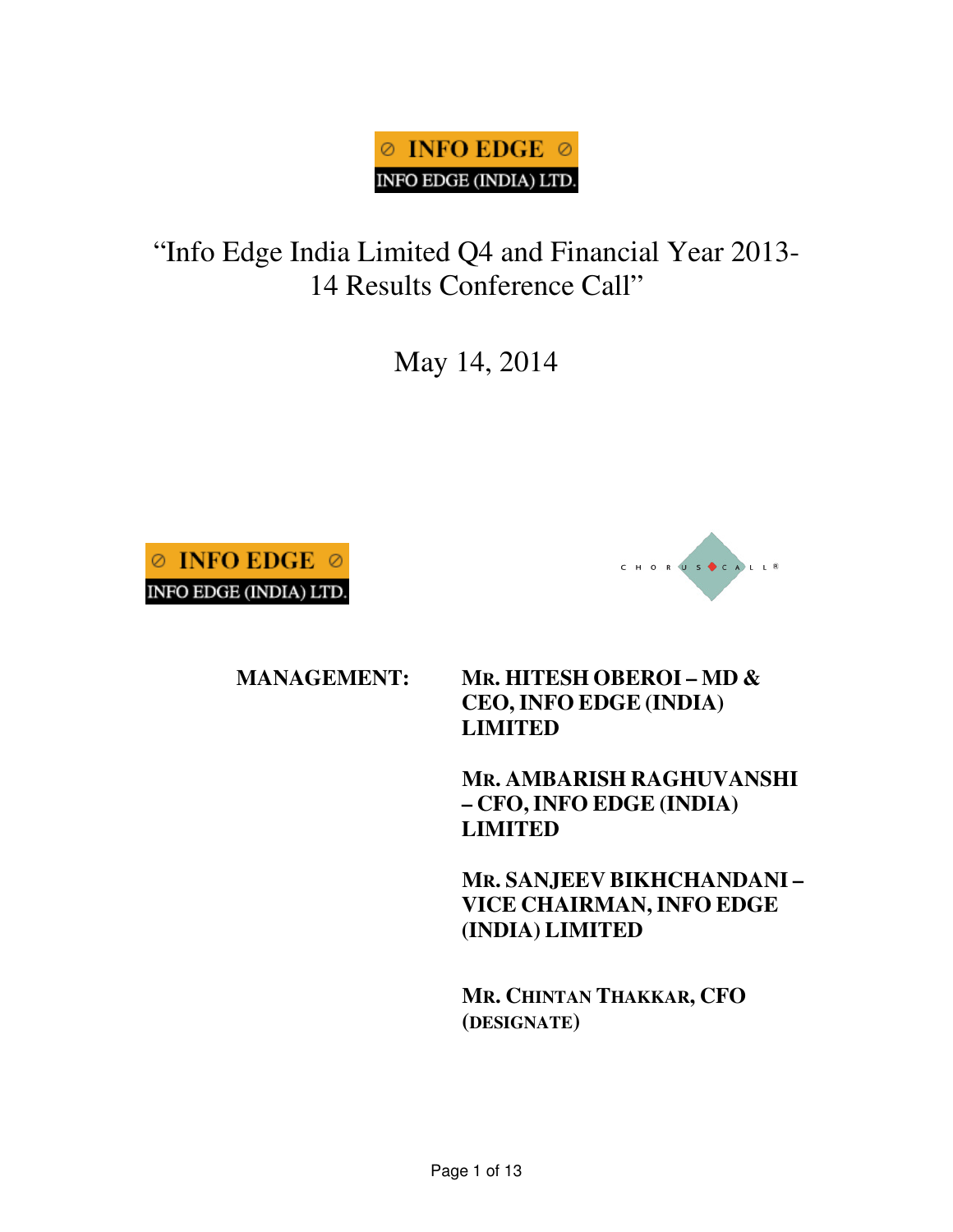**Moderator:** Ladies and gentlemen, good day and welcome to the Info Edge Limited Q4 and FY 2013 – FY 2014 results conference call. Joining us on the call today are Mr. Hitesh Oberoi, Managing Director and CEO, Mr. Ambarish Raghuvanshi CFO, Mr. Chintan Thakkar, CFO (designate), and Mr. Sanjeev Bikhchandani, Vice Chairman. As a reminder all participant lines will be in the listen-only mode. There will be an opportunity for you to ask questions after the presentation concludes. Should you need assistance during the conference call, please signal an operator by pressing "\*" then "0" on your touchtone telephone. Please note that this conference is being recorded. I now hand the conference over to Mr. Hitesh Oberoi. Thank you and over to you Sir!

**Hitesh Oberoi**: Thank you. Good evening and welcome to our Fourth Quarter and Annual Results conference call. We will first take you through the Quarterly and Annual Financial Performance of the company. We will then cover each business in more detail. In the end we would be happy to take your questions.

> For the company as a whole; net sales in Q4 was Rs. 138 Crores versus Rs. 116 Crores in the same quarter last year, an increase of 18.9%. For Q4, operating EBITDA was Rs. 42.8 Crores having increased 9.5% year-on-year. Operating EBITDA margin was at 31%, versus 33.7% in Q4 of last year. Other income decreased on account of lower returns from financial investments as a result of lower interest rates and a lower corpus.

> Other income in Q4 also includes around Rs. 2.63 Crores from a refund of a loss we had incurred in a mutual fund with interest thereon as per court order. Q4 PAT was at Rs. 33.6 Crores, operating PAT was at Rs. 24.5 Crores, operating PAT margin in Q4 was at 17.8%.

> In Q4 there was a non-cash charge of Rs. 6.12 Crores, which comprises of two parts, Rs. 4.57 Crores on account of a lease equalization amount including other expenses and the balance being additional depreciation of Rs. 1.55 Crores. The lease equalization amount is on account of a straight lining of rent expense for rent escalation over the term of the lease around seven years and accordingly the depreciation amount has also been increased.

> Of the Rs. 4.57 Crores, Rs. 3 Crores odd pertains to prior period while Rs. 1.5 would be a recurring charge. If this non-cash charge of Rs. 6.12 Crores is ignored, operating EBITDA in Q4 would have been at Rs. 47 Crores and would have increased 21% year-on-year and operating EBITDA margin would have been at 34.34% versus 33.67% in Q4 of last year.

> PAT at 37.6 Crores would have been up by 5.7% and operating PAT at Rs. 28.6 Crores would have been up 19% year-on-year and the operating PAT margin would have been flat at 20.7%.

> The deferred sales revenue has increased to Rs. 139 Crores versus Rs. 118 Crores as of December 31, 2013. For the full year 2013 – 2014 net sales were at Rs. 505 Crores versus Rs. 435 Crores in the same period last year, an increase of 16%. For the last twelve months, operating EBITDA was at Rs. 164.4 Crores, which was up by 11.5% year-on-year and operating EBITDA margin was at 32.5% vs 33.98% last year.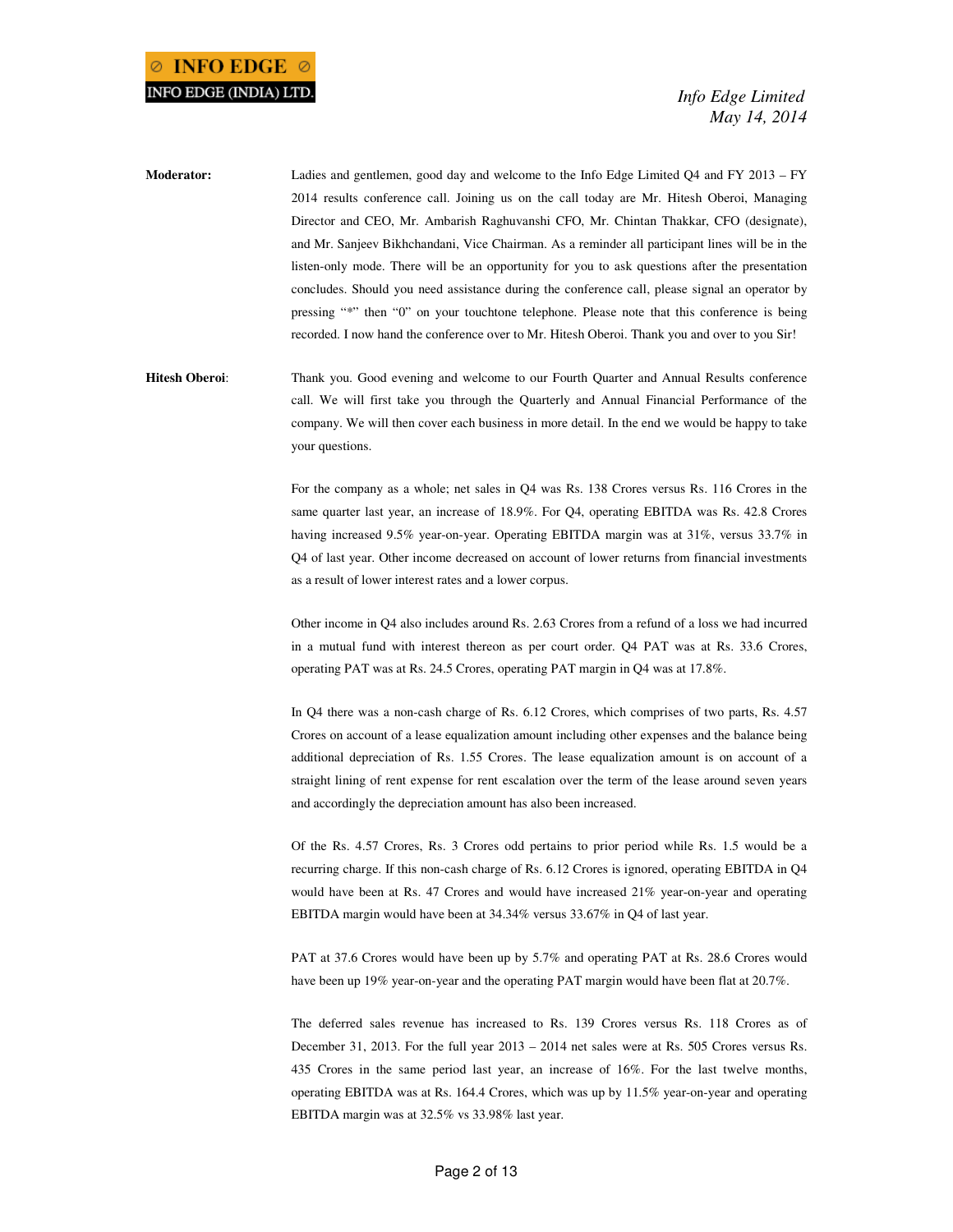PAT was at Rs. 128.5 Crores and operating PAT was at Rs. 93.6 Crores. Operating PAT margin was at 18.5% versus 21.5% last year. The operating margins have declined mainly due to investments we continue to make and as you are aware almost all the investments are in the nature of people cost and advertising, is are expensed out in the same year.

 Ignoring the non-cash charge of Rs. 6.2 Crores for the last twelve months, operating EBITDA was at Rs. 169 Crores, which was up 14.6% year-on-year, and operating EBITDA margin was at 33.4% versus 33.9% last year and PAT was at Rs. 132 Crores, up 2.7%; and operating PAT would have been Rs. 100 Crores up 7.2% year-on-year.

 The Board has recommended a final 15% dividend for financial year 2013-2014. This would take the dividend for the year to Rs. 2.5 per share, including interim dividend of Rs. 1 per share, which has been paid already.

 Moving on to the financials for the company at a consolidated level; at the consolidated level, the main impact is from Zomato, Applet and Allcheckdeals. Net sales at a consolidated level are Rs. 617.4 Crores versus Rs. 519.8 Crores last year. The PAT for the consolidated entity is Rs. 89.7 Crores versus Rs. 91.5 Crores last year. The aggregate topline of the six investee companies in FY 2013-2014 grew to Rs. 167 Crores from Rs. 108 Crores last year, an increase of 55% while the aggregate EBITDA level loss in these six investee companies was at Rs. 114 Crores versus Rs. 76 Crores last year, an increase of 50%. These companies continue to pursue high growth and the losses, therefore, are likely to remain high for a while.

 Moving on to vertical-wise results, please note that all business-wise numbers that we give out are management estimates and are not audited. For the Recruitment vertical, the topline grew by 13.5% in Q4 to Rs. 100 Crores. EBITDA margin in Recruitment was at 51.7% versus 49.1% in Q4 of last year. In Naukri, the EBITDA margin was at 54.8%, up from 53.7% in Q4 of last year. For the full year Recruitment topline grew by 9.8% and EBITDA margin was at 50.5% versus 49% last year.

 On the operating side, we added an average of 11,000 fresh CVs in Naukri every day and the Naukri database grew to over 37 million CVs. The number of CV modifications grew to 127,000 per day. The Naukri JobSpeak index was at 1475 in March 2014 versus 1304 in March 2013. In Q4, we serviced 29000 unique customers versus 26000 in Q4 of last year. For the full year, we serviced 51000 customers versus 48000 last year. Traffic from the mobile platform has picked up substantially and has been averaging around 25% for the last few months. We expect this to continue to grow month-on-month.

 The Android app which we launched, in October last year has been doing well and the number of downloads continue to increase everyday. The user engagement app is also healthy. The career side manager tool, which we launched a few months ago, has been received well in the market place and at last count we now have over 500 customers for this product.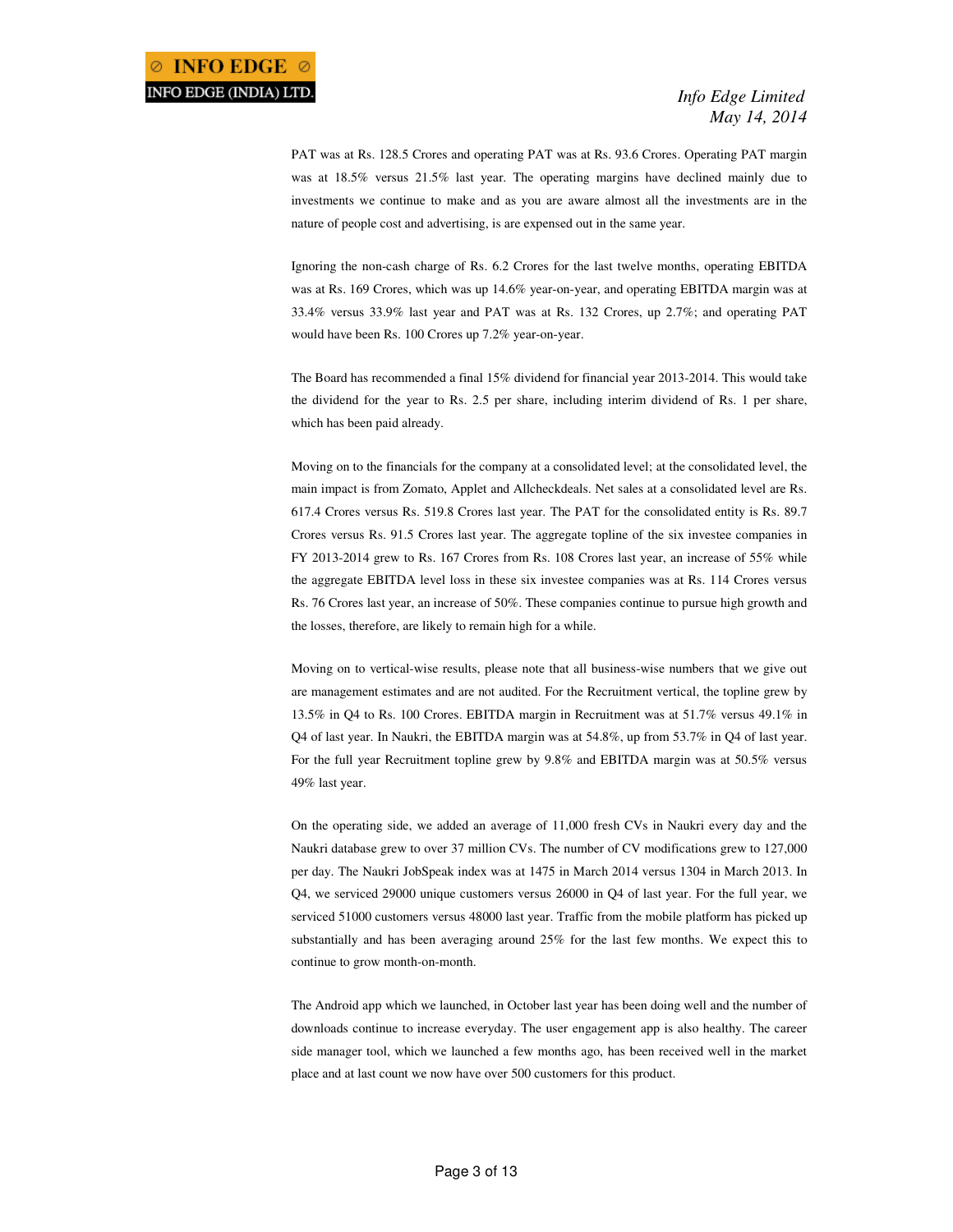Moving on to the Real Estate vertical, 99acres had a great year. In Q4, the topline grew by 46% to Rs. 23 Crores. For the full year, topline grew by 47% to Rs. 76 Crores. In Q4, 99acres made an EBITDA loss of around Rs. 86 lakhs. For the full year, 99acres lost Rs. 4.8 Crores at the EBITDA level. This loss is on account of continued investments in sales expansion, customer service, product, technology and brand, the cost of which is expensed out in the same year. Paid listings in Q4 were at Rs.5.46 lakhs versus Rs. 4.1 lakhs last year. In 99acres, we continued to invest aggressively in the mobile platform and mobile traffic is 25% on the total traffic and is growing month-on-month. Both our Android and iOS apps are doing well in the market place.

 We also launched a verification service in 99acres a few months ago. These are being done in both Delhi and Mumbai markets to start with. This will be expanded in the next few months. We also launched a map-based search for Delhi last week in 99acres. We plan to roll this out for the other cities in the coming months.

 In Jeevansathi, net sales grew by 11% in FY 2013 – 2014 and reached Rs. 36 Crores. We had an EBITDA loss of Rs. 6.7 Crores in FY 2013 – 2014 compared to an EBITDA loss of Rs. 7.5 Crores last year. In Shiksha, net sales grew 52% to reach Rs. 22 Crores.

 Our investee companies continue to witness solid growth. In Q4, we invested around Rs. 15 Crores in Canvera and as a result of which, have taken Canvera increase of 32%. During the year, we invested a total of Rs. 89 Crores in our existing portfolio investee companies. We have put out a full year topline operating EBITDA numbers for our subsidiaries which, Meritnation, Zomato and for the rest of the investee companies on our website infoedge.in.

 Additional funding for investee companies would be required from time-to-time and we will evaluate each one on its own merit. Policybazaar and Mydala are currently evaluating, negotiating to raise funds. We continue to evaluate other investment opportunities, mainly Indian internet market.

 To summarise, the recruitment business recovered well in H2 of last year and if economy starts to look up, we are hopeful that Naukri will do even better next year. Our competitive position in Naukri continues to be strong. The new products and improvements we had been investing behind now starting to bear fruit. We continue to invest more in product development going forward to maintain our strength in our leadership position.

 We are aware that our size and services need to be devised and platform agnostic and accordingly we continue to invest aggressively in the mobile platform. 99acres continues to grow in an uncertain but highly competitive market place. We are committed to investing more and more in this business. We will continue to invest more in Jeevansathi and Shiksha as well.

 As you are aware, Ambarish Raghuvanshi, who has been with us for the last 13 years, is stepping down as CFO and Chinthan Thakkar will be taking over from him. I want to use this opportunity to welcome Chinthan as our new CFO and also wish Ambarish the very best for the future. We are now ready for any more questions that you may have. Thank you very much.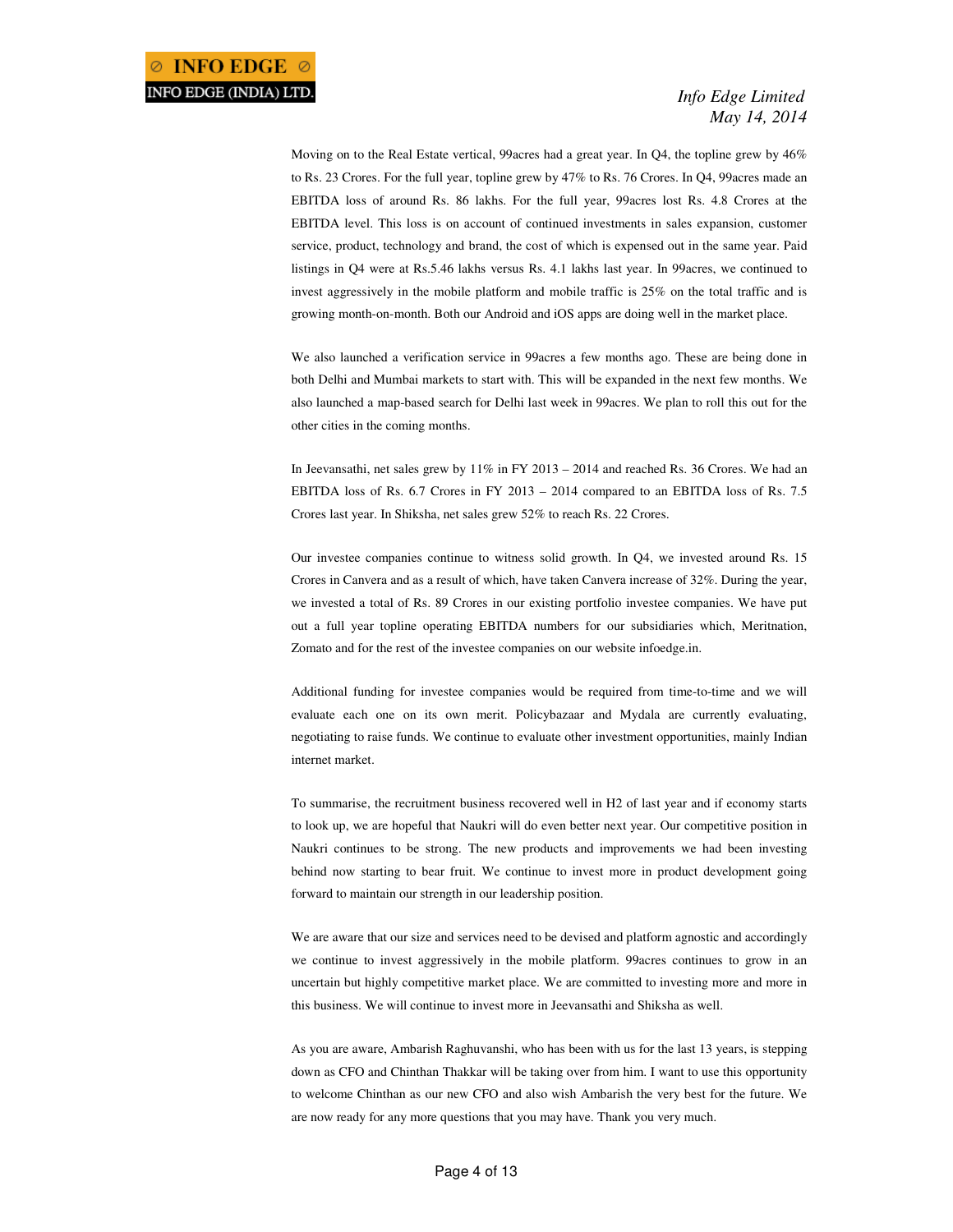## **INFO EDGE**  $\oslash$ INFO EDGE (INDIA) LTD.

 *Info Edge Limited May 14, 2014* 

**Moderator**: Thank you very much Sir. Ladies and gentlemen we will now begin the question and answer session. Our first question is from Aishwarya K of Spark Capital. Please go ahead. **Aishwarya K:** Just wanted to get your comment, we will be in almost month and couple of weeks this quarter. Just wanted to see, are we seeing uptick, especially for our Recruitment services in Q1 and what kind of outlook are we having there, specifically on some of the more non-traditional verticals and may be Infra, Engineering or Auto, what kind of demand trend are you seeing? **Hitesh Oberoi**: See, we have a good Q4. We did particularly well in the southern markets. I think most of the growth in second half of the last year, the growth uptick in recruitment was on account of IT and some services sectors doing well. I am not sure that we are seeing the same kind of recovery in sectors like construction, real estate, engineering, auto right now. But what people tell us is that they are waiting for to see what happens after the elections and I guess if we get a stable government in these sectors, sectors will hopefully start recovering as well. **Aishwarya K**: Just wanted your thoughts on pricing. My understanding is that we have been having more or less stable to flat pricing for a year plus. So, just wanted to know if there is sustained demand environment, would you look at pricing uptick also, may be six months later? **Hitesh Oberoi:** We took a small price hike last year and we intent to take a small price hike this year as well. We expect to take a price hike on the average about 5% - 7%, if all goes well. **Aishwarya K:** Sure and on Shiksha front, it is now coming off to a nice small size of Rs.20 Crores – Rs.22 Crores. How do you see it panning it over the next two to three years or is it still in WIP in terms of monetization or growth mode or you kind of now set and muted kind of rapid revenue growth? **Hitesh Oberoi:** Well, we still have some work to do on the product in Shiksha. So we are investing aggressively behind product development. We are happy with the growth we are seeing in Shiksha and the progress we are making on the product side. The number of visitors, the traffic and the engagement, our numbers and all the things are healthy. We expect to, sort of, continue to grow this business at 35% - 40% per annum for the time being. We are not investing aggressively till we get the product right. **Aishwarya K**: Thank you.

**Moderator**: Thank you. Our next question is from Srinivas Sheshadri of the CIMB. Please go ahead.

**Srinivas Sheshadri:** Many thanks for taking my question. The first question is on the hiring. You had a fairly strong hiring during this quarter. Just wanted some colour on what are the areas you are investing in terms of people and what is the outlook as for as the next year is concerned on that front?

**Hitesh Oberoi:** Like I just mentioned, we had a good second half as far as Naukri is concerned. We saw good growth in certain sectors like IT and some other services sectors. We continue to invest aggressively behind product development. We launched Android app just a few months back, we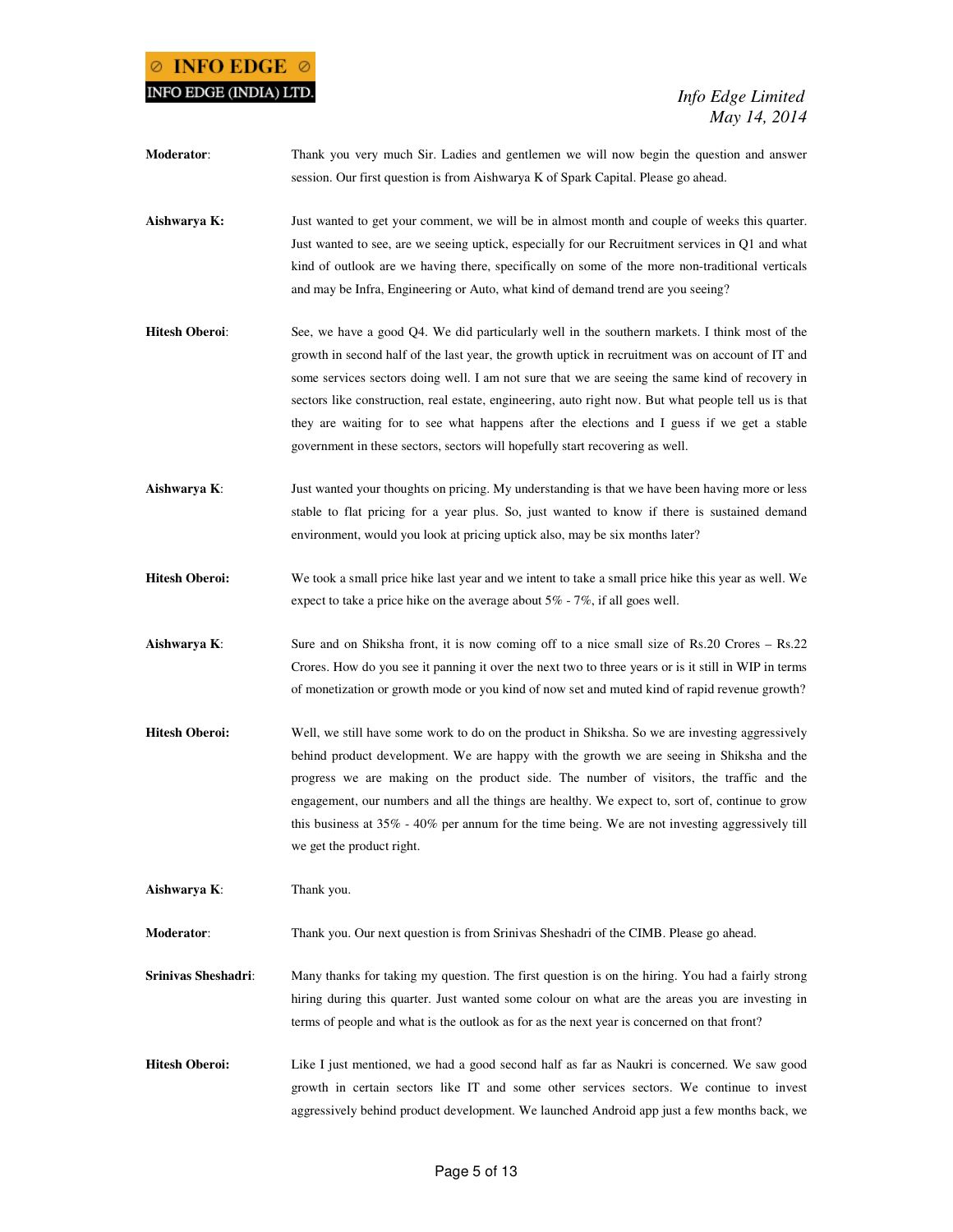are launching an iOS app soon. We launched a career site manager product which was well received by recruiters. We already have 500 customers for that product. So, we will take it quarter-by-quarter but our sense is that this year should be better than last year and therefore we will continue to aggressively invest in this business as well.

- **Srinivas Sheshadri:** Hitesh, can you throw some more light in terms of the opportunity on the career site manager. When you are saying you have got 500 customers, these are all paid customers or this is a kind of just…?
- **Hitesh Oberoi:** Yes, 500 paid customers. This is a SaaS offering. So, we charge on an annual basis. We have got 500 customers last quarter but of course Q4 was a big quarter for us and this product has been received well in the market place. We are getting good reviews from the customers. It has a very simple product. It can power a company's career site and not so just on the desktop but also on the mobile phone and on the tablet. So we have sort of hoping to push this product hard and the opportunity is huge because everybody would ultimately want a career site and they do not want to maintain it themselves, it is hard to maintain. They want somebody to do it for them and this is what the career site manager does.
- **Srinivas Sheshadri**: Sure, and what kind of an introductory price points have you launched this?
- **Hitesh Oberoi:** We have two, three versions of the product. So the pricing varies as per the version.
- **Sanjeev Bikhchandani**: I would just like to add that this kind of uptick of a product in the first couple of months of launch, I have not witnessed since we launched Resdex 12 years ago. We are pretty hopeful of this.
- **Srinivas Sheshadri**: Good to hear that. Just one question on 99acres, the total as well as paid listings have been a kind of a range bound over the last three quarters. So wondering if this more driven by macros or competition or is this some kind of a database management, which is going on at your company's end. What should one read out of these numbers?
- **Hitesh Oberoi:** Actually not too much. This is an indicator we used to use very early on to assess the health of the business. It is still one of the indicators we use but it is not the only indicator. Paid listings depend on a variety of factors. To start with we had unlimited listings for our customers, then we sort of clamped down on that because we used to get a lot of spam and we said listen, in the subscription we had only 500 listings. Not everybody ended up using 500 listings. So you are able to service the client well, and he is able to close the property faster and he does not need to use all the listings. So, we are also trying to migrate customers to more premium listings. Often some customers, a lot of our revenue comes from new developments and for new developments we do not have a lot of listings especially in the southern market where there are no brokers. A lot of the projects are marketed actually by builders and for these projects you do not get our listings. So, listings are one indicator but I do not think our revenue is indexed to the number of listings on the site alone.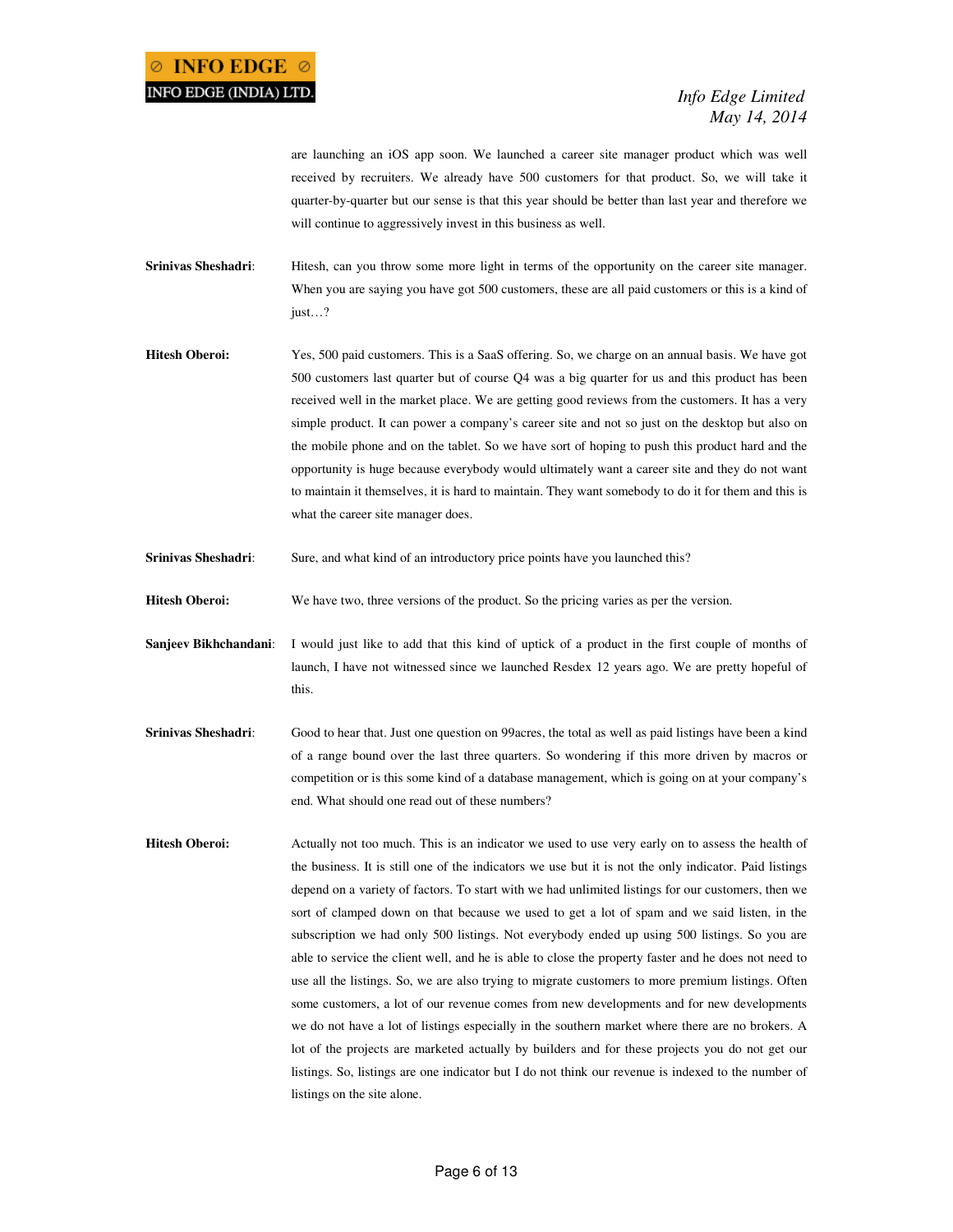## $\odot$  INFO EDGE  $\odot$ INFO EDGE (INDIA) LTD.

 *Info Edge Limited May 14, 2014* 

**Srinivas Sheshadri**: So one should look at the other indicator what you give in terms of more of a billing metrics and those kinds of things?

**Hitesh Oberoi:** Yes, for example, a large part of the market is new home and for new homes if somebody wants to market a house or a project and the project has 1000 apartments or 500 apartments, you may just get 5 listings or 10 listings for that project, but we will still get a lot of revenue to market that project to our database.

- **Srinivas Sheshadri:** If I can pitch in with one more colour on Jeevansathi, the business seems to the growth trends suddenly seem to be kind of tapering. So, is it like some of the initiatives which you said you are trying earlier this year, are they not yielding the desired results or is this some kind of a planned shift in the revenue mix because of which one sees lower numbers and what is plan for that going forward?
- **Hitesh Oberoi:** Like we have said we are trying out a bunch of new things in Jeevansathi. Till the time we figure out what is the right way to scale this business and what is a profitable way to scale this business, we do not want to invest unnecessarily on advertising and marketing and what is happening therefore is that we are sort of not scaling up our additional expenditure in Jeevansathi at this point in time and which is why our growth has come off a bit. Once we get our house in order the new initiatives start to work and once we are confident that this is a good model to scale, then we will start investing more in this once again.

**Srinivas Sheshadri**: Thanks a lot.

**Moderator**: Thank you. Our next question is from Gaurav Malhotra of Citigroup. Please go ahead.

- **Gaurav Malhotra**: I have two questions. Firstly, on this non-cash charge of Rs. 6.12 Crores. You mentioned that Rs. 4.5 Crores is on account of lease equalization, Rs. 3 Crores of which is for prior period and Rs. 1.5 Crores is a recurring charge. So does that mean the depreciation for an annual basis will be going up by Rs.1.5 Crores going forward versus what was the previous case? That is one. Secondly, on 99acres, if you could talk about the competition, I believe housing common floor seems to be getting more aggressive, how do you view the competition? Has it become more aggressive stable in the last three, six months?
- **Hitesh Oberoi:** The lease equalization charge, you are right. Out of the Rs. 6 Crores, Rs.3 Crores is recurring of which Rs.1.5 Crores is going to be depreciation. Basically, this is a non-cash charge. So, basically we have a long term lease agreement and we are supposed to give a 5% increase in rent every year but as per the accounting standard, we are supposed to equalise this expense over the period of lease and therefore we charge a higher amount upfront, which means we sort of charge more to our P&L for the first few years and a lot less thereafter but this is a non-cash charge. As far as the competition in the real estate space goes, yes, real estate market is hotting up. There is a lot of investment has gone into a lot of competitors, Housing, CommonFloor, Quickr, OLX, everybody will raise money and everybody is spending a lot of money. However; we continue to maintain our lead. We grew healthily last year, we saw good growth in Q4 as well and we have a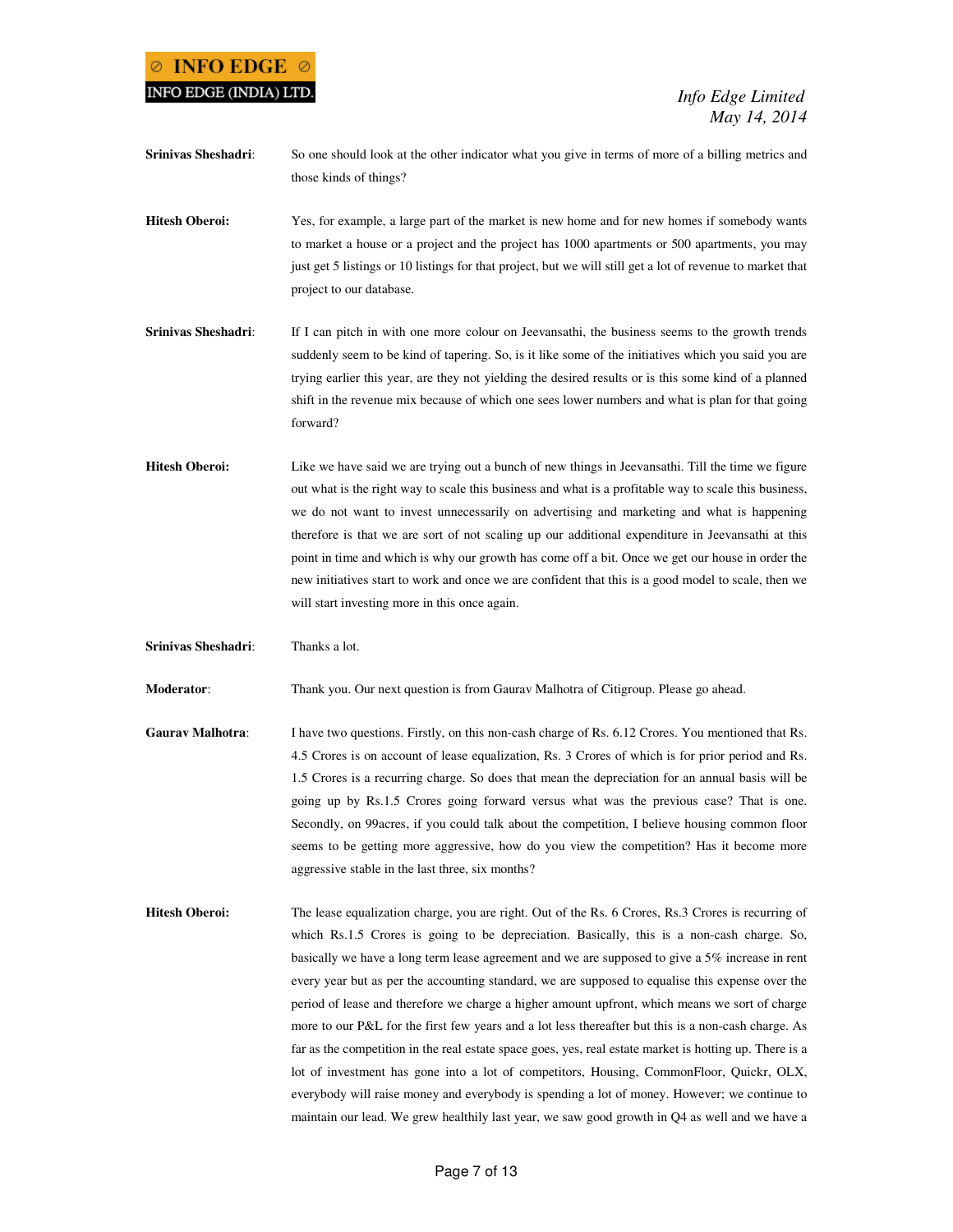lot of interesting initiatives lined up in 99acres because we are investing relatively in product, on the user experience side, on the mobile platform side, we just launched a verification service in Delhi-NCR which is doing very well. So, we have a bunch of initiatives lined up to maintain and strengthen our leadership position. Of course, this will mean investing a lot more and if growth does not come in as expected we could lose the money in 99acres but the long term opportunities are great and we all believe that this is going to be a very big market in the medium term, in fact much bigger than jobs and therefore we are committed to investing and do whatever it takes to stay ahead in this business.

- **Gaurav Malhotra**: Just one followup on non-cash. We should assume Rs. 1.5 Crore recurring charge under other operating expenditure of the full year going forward and an additional Rs.1.5 Crores of depreciation every year for the years to come, is that correct?
- **Hitesh Oberoi:** Yes, for the next few years.
- **Gaurav Malhotra**: Thank you.

**Moderator**: Thank you. Our next question is from Lokesh Garg of Kotak Securities. Please go ahead.

- **Lokesh Garg**: Good evening. Basically my question relates to investee company financials that we are seeing from your website. What we tend to observe is, basically there is widening of offsetting EBITDA losses in these subsidiaries, total combined together there is a change of about, let us say, Rs. 40 Crores or so and particularly so, let us say driven by both Zomato and Meritnation, particularly Zomato. So, any sense or direction that you want to give us what is happening there and what trajectory these losses or businesses could take going forward?
- **Hitesh Oberoi:** Zomato has raised lot of money and the reason why it has raised is because it wants to fund this international expansion and therefore, losses in Zomato are likely to go up before it starts going down but exactly what it is going to be, it is very hard to predict at the beginning of the financial year simply because there are lot of moving parts which country it will enter, how much will they burn, how are older cities moving into profit. How is the burn there? So, it is hard to predict. Meritnation is slightly more predictable but there again a lot will depend on how the revenue scale up goes. So there are plans, of course, to grow it and grow it very rapidly and if the revenue targets are met, it is one thing, but if they exceed it, it is even better, but if they are not met, then EBITDA losses widen. Both these companies, especially, the new markets are still early stage, Zomato in new markets and Meritnation too is still carrying early stage sort of characteristics in the business. Therefore, at the beginning of the financial year, it tends to sort of get difficult to predict what the losses are going to be. I think Q3 or beginning Q4 is when we can get some sort of visibility of what the EBITDA losses would be.

Lokesh Garg: Sure, what we would like to see out here is FY 2013 – FY 2014 financials, and obviously in internet businesses, 12 months is a long time. Have you seen the recent traction which suggests that the directionally revenue momentum is stronger now in these companies?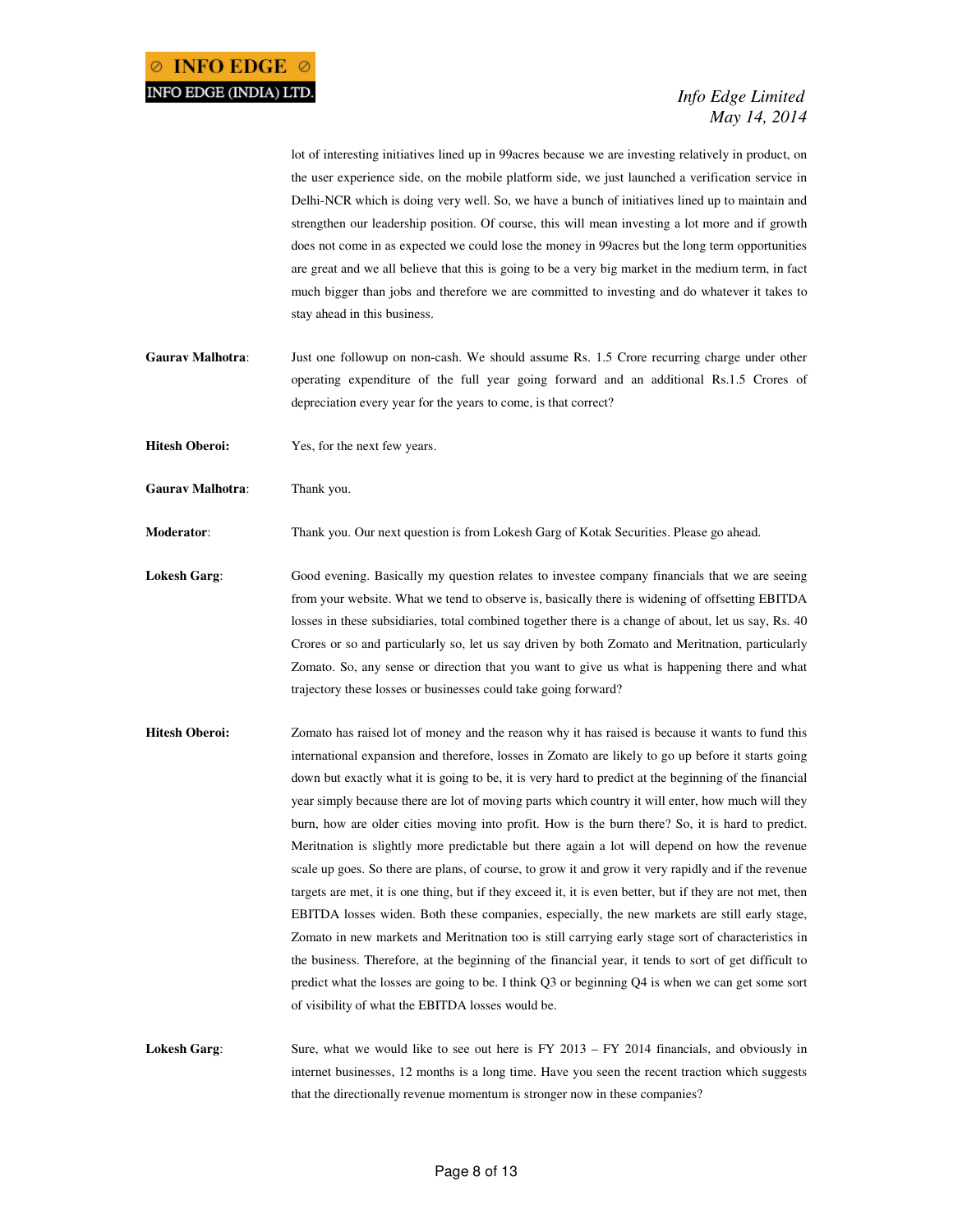- **Hitesh Oberoi:** On Zomato the revenue momentum is strong but as it goes in the new markets and new countries, even expense build up are strong and the reason Zomato raised capital a few months ago is, because it needs to fund this growth. Like I said, in Zomato, losses will go up before they go down, we expect that and that is part of the plan. On Meritnation, we expect a revenue build up in H2. So, we need to wait a few months before we see how the revenue build up is coming along before we get an idea of whether losses will widen or contract.
- **Lokesh Garg**: Thanks a lot.

**Moderator:** Thank you. Our next question is from Prince Poddar of UBS. Please go ahead.

- **Prince Poddar:** Sir, few questions from my side. One is, what is the planned investment in Jeevansathi and Shiksha for FY 2015 and FY 2016, if you can give a rough number for that? Second is, what is Naukri's market share currently? Third question is, you were about to launch a map search in 99acres. What is the status of that, is it going to be launched, are you going to roll out anything in the next one or two quarters, anything in 99acres under website?
- **Hitesh Oberoi:** Jeevansathi, like I said, we lost about Rs. 6.5 Crores Rs. 7 Crores at the EBITDA level last year. There is no sort of plan to increase the burn or decrease it this year. We are working on a few things, if they work out well, we will go back to the Board and ask them more investment otherwise it will be business as usual in the Jeevansathi. In Shiksha, we grew about 62% last year. We are hoping to grow at 35% - 40% this year as well and if we are able to meet this growth target in Shiksha, then I do not think Shiksha will require lot of money going forward, at least it will not require lot of money next year. So, we are not expecting to invest substantially in Shiksha next year, we are working hard on the product. Once we get the product right, then we will see what to do on the investment side and we do not expect to lose much money in Shiksha. Our traffic share in Naukri, has been averaging about 65% for the last few months, so that is where it is and as far as the map search in 99acres is concerned, I did mention in the call that we launched a map search for Delhi last week, but still in beta phase and we will roll out the next two cities in the next couple of months but this is work-in-progress right now.
- **Prince Poddar:** Okay, and any other features you are going to roll out in the next two quarters, let us say, in 99acres?
- **Hitesh Oberoi:** We have a strong product pipeline. We just launched a verification service in Delhi-NCR, Mumbai. I mentioned that in the call. We are working with a couple of new products, which we will launch soon but I do not want to comment on them right now.
- **Prince Poddar:** Last question Sir, in the standalone sheet and even in the consolidated sheet, current investments have gone up significantly. These investments are related to the new investments, which you have done?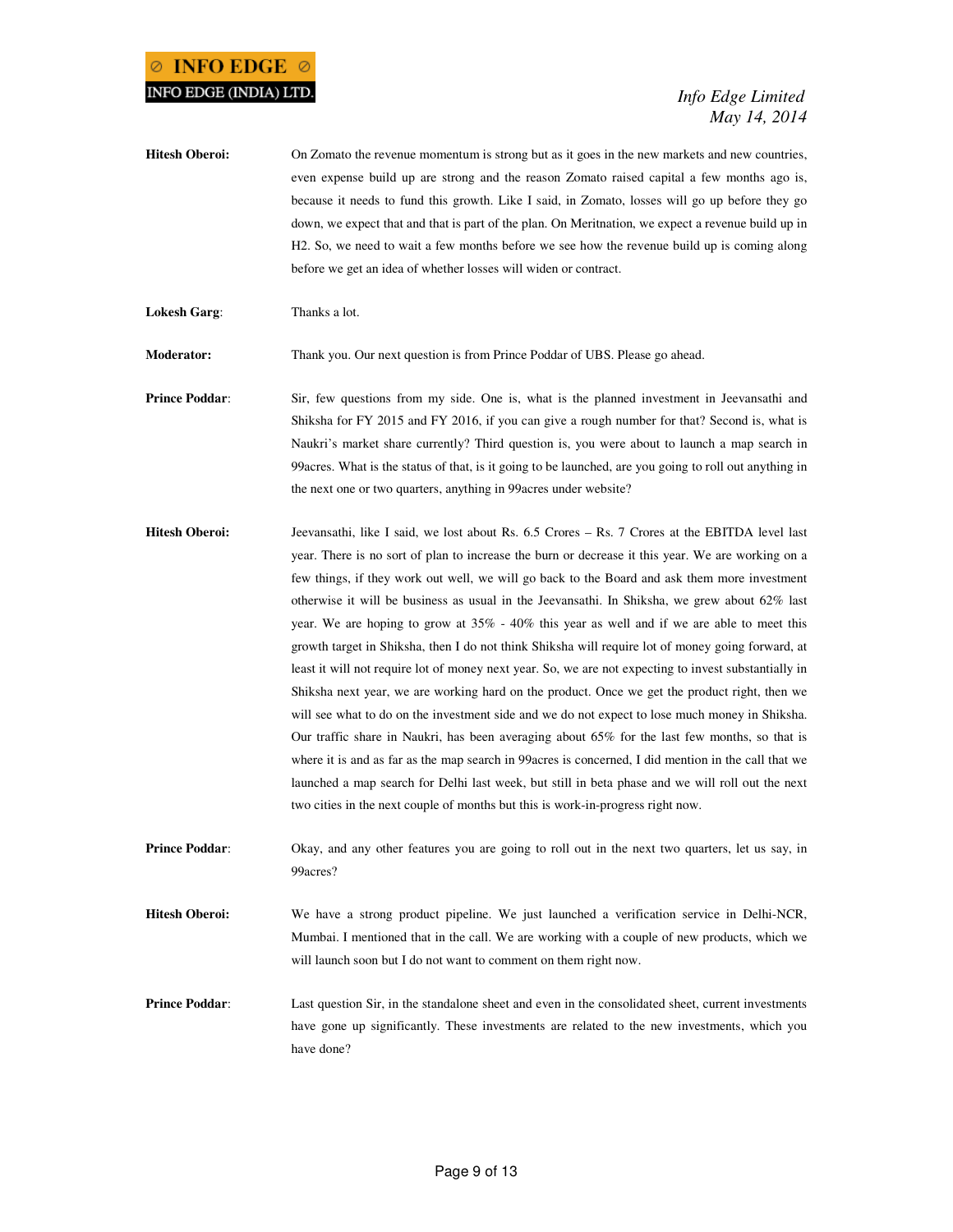

Hitesh Oberoi: Current investments I do not think refer to new investments although I think Nogle has been transitioned from strategic investment to a current investment because we expect to, just tell me which schedule are you referring to? **Prince Poddar:** The current investments figure in balance sheet, it is almost double in the standalone balance sheet? **Hitesh Oberoi:** That is to do with the classification of the mutual funds and etc. **Sanjeev Bikhchandani:** I do not think it is strategic investments. Investments are spread up by about Rs. 90 Crores during the year. Current investments went up from Rs. 129 Crores to Rs. 253 Crores. That is basically just a categorization of the financial investments. **Prince Poddar:** Thank you. **Moderator**: Thank you. Our next question is from Ankit Kedia of Centrum Broking. Please go ahead. **Ankit Kedia**: Sir, my first question is on the fund raising in the investee companies. You spoke of Mydala, and Policybazaar looking to raise funds. Would they participate in the fund raise? **Hitesh Oberoi:** Well, we are still evaluating the term sheets are still coming and we have no announcements to make on this right now. But the thing is that, in case any of our investee companies gets the term sheet and the incoming investor expresses a desire to get the current investors to participate, we will participate. **Ankit Kedia**: Sir, my second question is regarding the matrimony market, you know, it is a three player market and we are lying low. How is the competition doing in this space or are they growing aggressively? **Hitesh Oberoi:** Well the competition is doing quite well which is why we are number three. **Ankit Kedia**: No, is the issue only with us or the market itself, how is the market growth happening for matrimony space? **Hitesh Oberoi:** I do not have the numbers for competition but my guess is that market is already growing at 15% - 20% per annum. **Ankit Kedia**: Sir, my third question is on the career site manager, does it complement our Naukri service or if a small client just wants to have a career site on its bottle probably he would not take our service after couple of years, how does this work? **Hitesh Oberoi:** I think it complements our Naukri service. Most companies want to have a web address. People offer a career section on their sites but these career sites are 10 years old, they are not maintained

well, they are not updated properly, they do not work on the mobile phone, they do not work on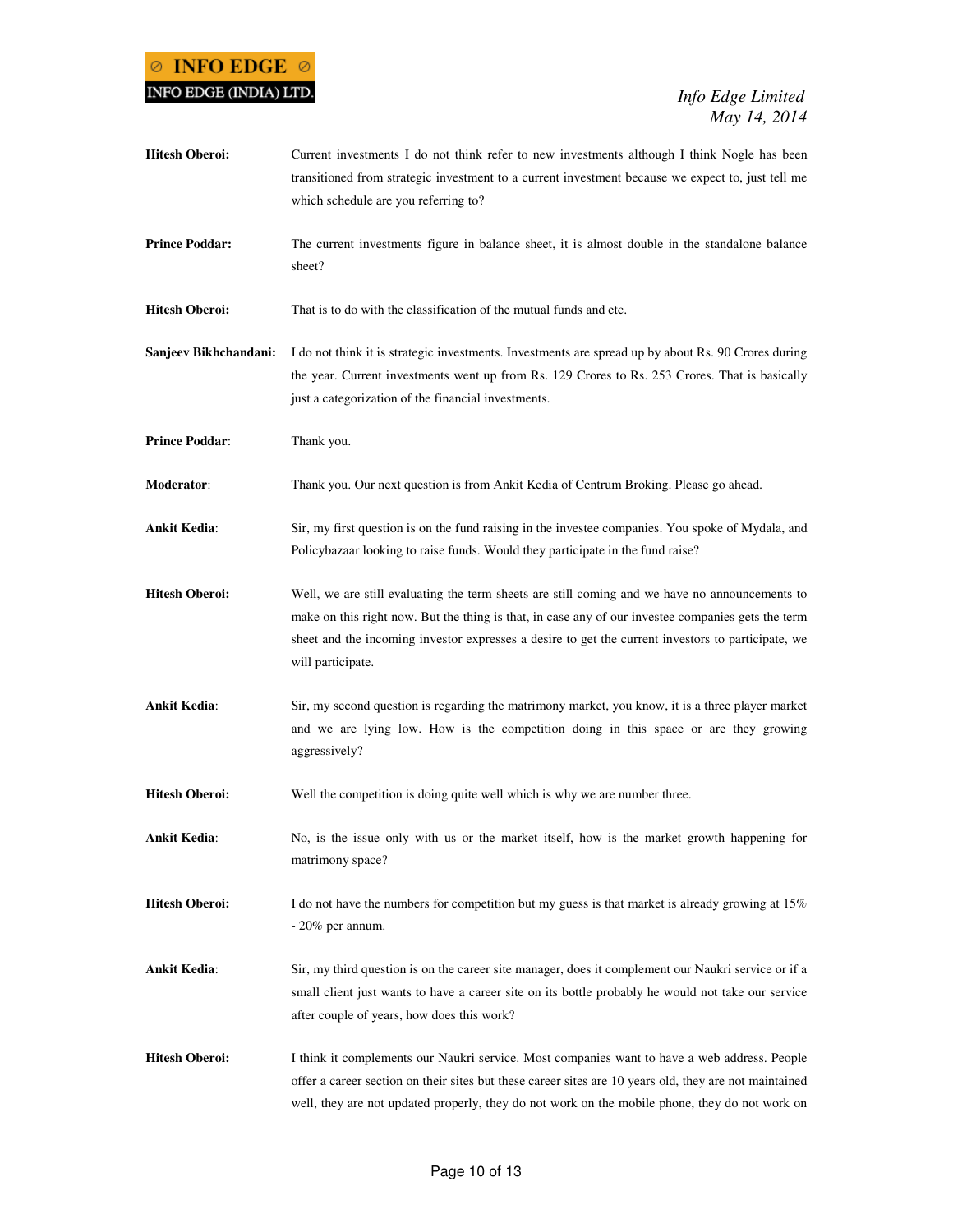the tablet. So, lots of companies already have career sites but they do not do a very good job of maintaining them. A lot of companies do not have career sites as well. So, this is a great offering for them because this is like outsourcing your career site management to us and for us it is a product, it is not service. So, we bill once and we can sell to thousands of people. We expect it to complement the Naukri business. If people post their jobs in the career site we get to look at their jobs first. In the end, it is not as if all the hiring is going to happen through career sites, most big brands will end up doing 5 to 7% hiring through their career sites but it is not as if it is going to cannibalize the Naukri service.

- **Ankit Kedia**: Sir, my last question is on the M&A activity in the real estate side, are you seeing some kind of activity there, given that it is a seven, eight player market now?
- **Hitesh Oberoi:** I think it is a little too early for that because companies have just been invested into. So people are going to fight it out for a while and may be after a couple of years we will see some consolidation. Right now there is no sign of that in the market at least.
- **Ankit Kedia**: Thank you.
- **Moderator**: Thank you. Our next question is from Pranav Tendulkar of Canara Rebecco Asset Management. Please go ahead.
- **Pranav Tendulkar**: Thanks a lot. Can you share the future plans or how Mydala business could pan out in the future, that is one and similar your view on Canvera business and how is that going to scale up? Thanks.
- **Sanjeev Bikhchandani:** Mydala, I think, they seem to have hit a good thing on the mobile, distribution of deals on the mobile and that piece is scaling up nicely. So it is increasingly looking like, becoming a more and more of a mobile based distribution company. Of course, we will have to wait and see how it evolves. As far as Canvera is concerned, I think, growth continues to be robust. Although this is a product and therefore it has not got the operating leverage that a Naukri or 99acres would have. There is a significant variable cost and direct variable cost for each incremental sales and therefore this needs to scale up a lot higher to breakeven as opposed to something which has a 93% gross margin which a Naukri or 99acres would have but it is a great product. It is the best in the market. It has got decent gross margin for the product and I think a couple of years more growth that we have seen in the past, if we sustain that growth, I think it will hit breakeven.
- **Pranav Tendulkar:** Sir, do you think that Mydala can become less and less relevant going forward because the aggregate of the coupons or discounts?
- **Sanjeev Bikhchandani:** Well, actually the mobile piece seems to scaling up fairly well and we are hopeful that the next couple of years they will do something good.

**Pranav Tendulkar**: Thank you.

**Moderator**: Thank you. Our next question is from Sagar Rastogi of Credit Suisse. Please go ahead.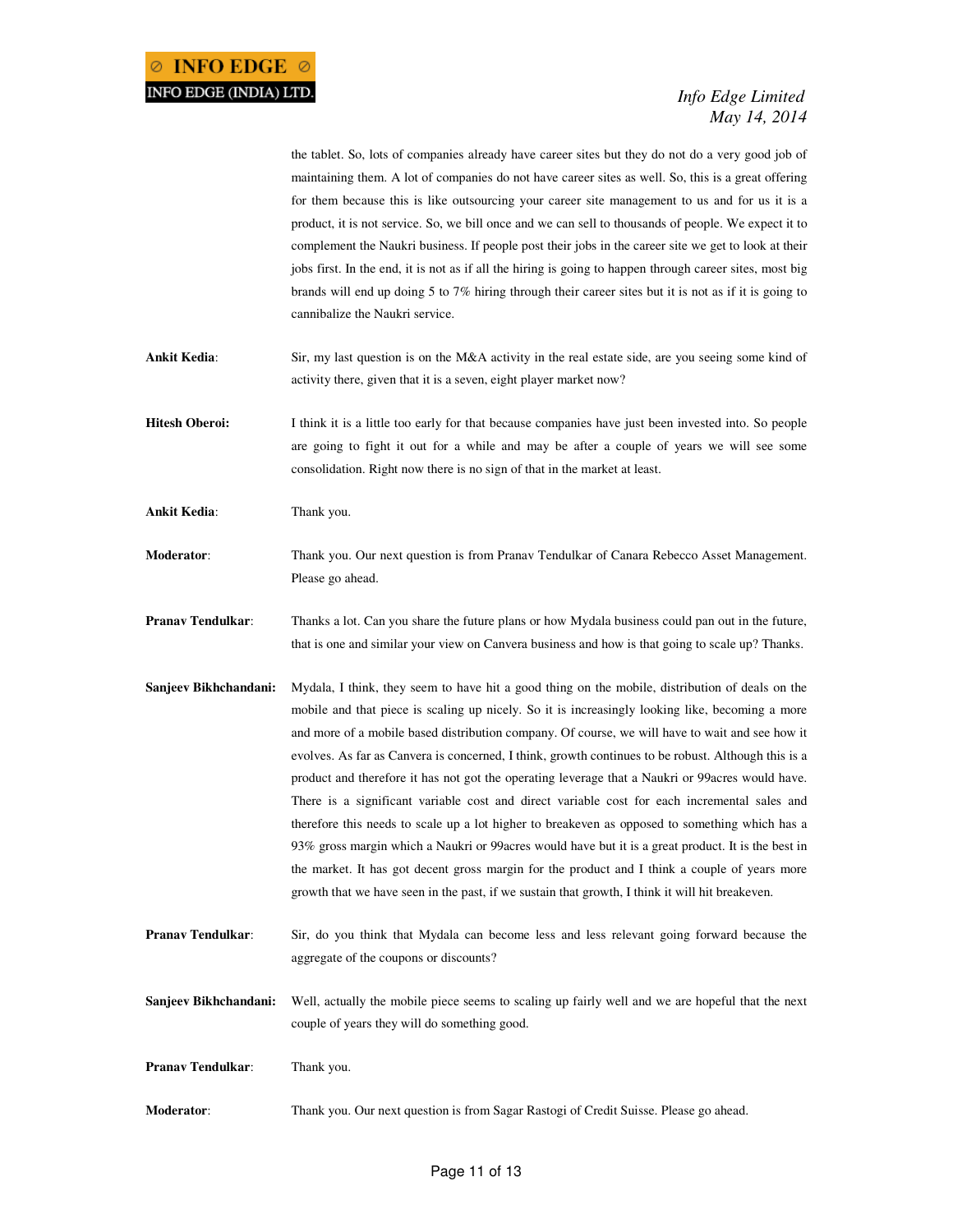## **INFO EDGE**  $\otimes$ INFO EDGE (INDIA) LTD.

 *Info Edge Limited May 14, 2014* 

- **Sagar Rastogi**: Thanks for taking my question. I wanted to understand your verification service a little better, as in how does this work? You need to employ a different team of people to do the verification and also how is this monetized?
- **Hitesh Oberoi:** Yes, we have a team of verifiers. People sort of go into the field and click pictures of properties and put them on to our site. We do not plan to monetize the service to start with but the idea is to improve the listings on the site. Lot of listings in the site are not of very high quality. They are not rich listings, they are simple listings and they do not give people a very good sense of the property. So, the idea is to invest into unique experience and hopefully as a result of this there will be more engagement in the site and we will get more and more traffic. So, we are trying to figure out whether we want to monetize the service or not but it is very early days as for monetization is concerned.
- **Sagar Rastogi**: Just to understand this correctly, you plan to verify each and every listing on the website?
- **Hitesh Oberoi:** No, we do not plan to verify each and every listing. So, we speak to people and if they agree to get listings verified, we go and verify the listings.
- **Sagar Rastogi:** But since you are not charging them extra for it, why would anyone say no to it?
- **Hitesh Oberoi:** This service is right now being offered to brokers only. Often people are not available, they do not want to put the pictures. You could be in Bangalore and you have a house in Delhi and you are putting a picture, you put up that listing, so you may not be able to allow people inside your house, there are many things.
- **Sagar Rastogi:** Secondly, on 99 acres, could you share the traffic share for yourself and your nearest competitor?
- **Hitesh Oberoi:** Traffic share is now measured differently by different people but we sort of look at page views and on this front I think, we must have averaged for the year around 37% - 38% and our nearest competitor would have averaged about 25% - 26% last year. Market share change on a monthly basis, so sometimes when we are on TV our market share looks up, sometimes our competitors are on TV, started advertising, and their share looks up. So, month-to-month there is a variation but for the year as a whole, we must have averaged about 37% - 38% last year and our close competitor would have averaged about 25%.
- **Sagar Rastogi:** If I may squeeze in just one more, regarding your strategic investment philosophy, you are continuing to evaluate investments in the Indian internet space. Just wanted to get a sense from you, over the last three to six months, compared to three to six months earlier are VCs more aggressive in India or less aggressive or how do you read that?
- Sanjeev Bikhchandani: Well, I feel nature of the startups we are seeing has changed. I think the eCommerce boom is clearly over. If you see far fewer eCommerce sites and we have not seen that many really compelling offerings in the last twelve months as we saw may be from 2010 -2012 which we would say we would like to invest. Our bar for investment also got higher internally as our